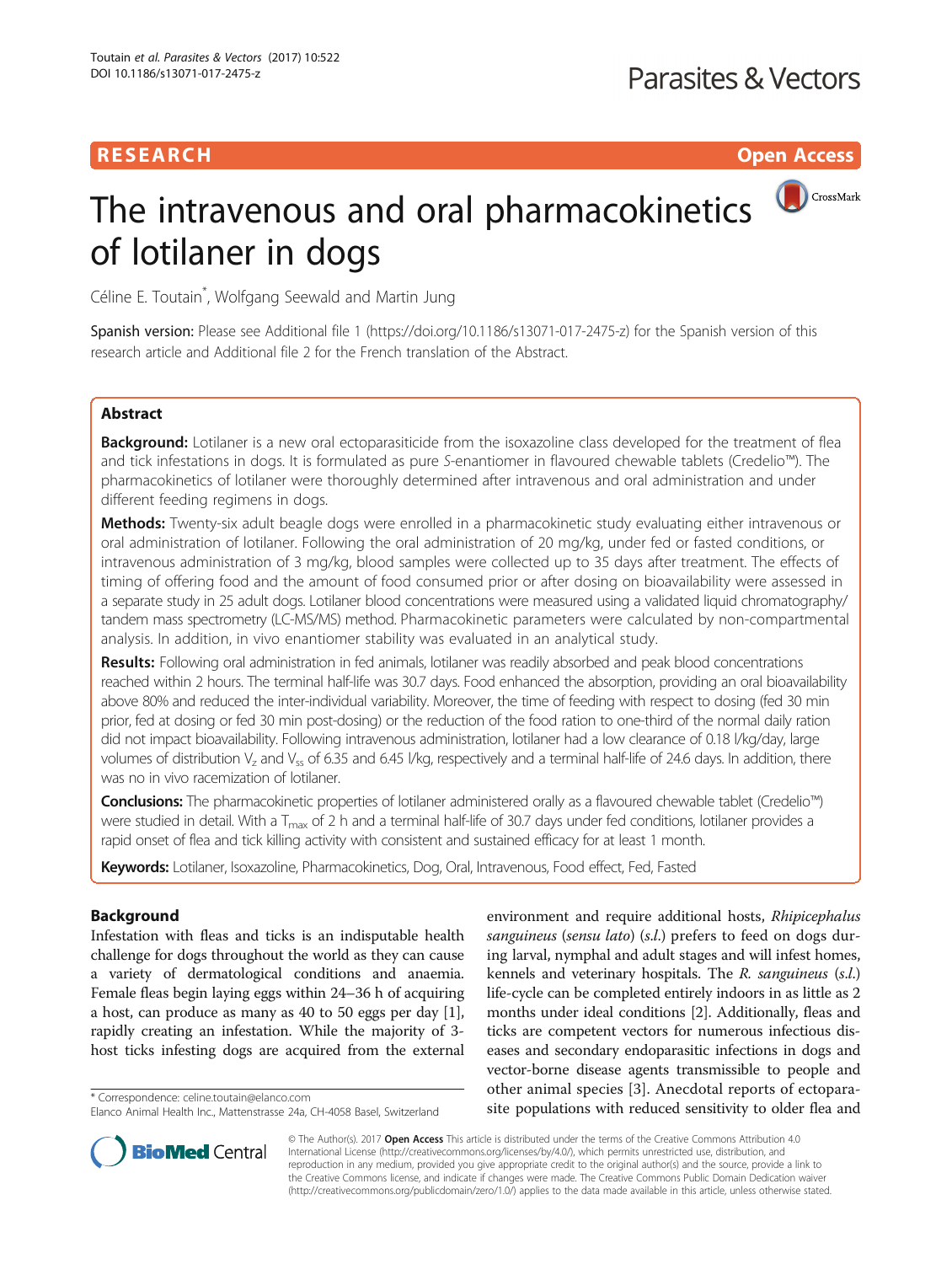tick products are increasing [\[4\]](#page-7-0). Based on these issues, it is important to find new ways to rapidly address both fleas and ticks infestations.

The isoxazolines are a novel family of compounds shown to have activity against fleas and ticks [[5](#page-7-0)–[7](#page-7-0)]. Compounds from a library of over 1000 structures were screened against insects and acari in in vitro and in rodent studies. The lead candidate lotilaner, i.e. (S)-5-[5-(3,4,5-trichloro-phenyl)-5-trifluoromethyl-4,5-dihydroisoxazol-3-yl ]-3-methyl-thiophene-2-carboxylic acid [(2,2,2-trifluoroethylcarbamoyl)-methyl]-amide (Fig. 1) emerged as the most appropriate candidate when screened for both efficacy and safety. It has a molecular weight of 596.76, a measured log Pow (octanol/water partition coefficient) of 5.3. Lotilaner, as sarolaner [\[6](#page-7-0)] or afoxolaner [[8\]](#page-7-0), is highly bound to dog plasma proteins (unpublished data). With a chiral centre, R- and S- enantiomers can exist, the S- enantiomer being lotilaner. As a difference in potency of 10– 100 fold between lotilaner and its opposite enantiomer (Renantiomer) was measured in vitro against Ctenocephalides felis and R. sanguineus (s.l.) (unpublished data), Credelio™ was developed as the pure S-enantiomer. This reduces the amount of active ingredient in the final formulation, eliminates the need for the inactive compound to be metabolised and/or excreted by the patient and limits the possibility of secondary pharmacodynamic effects. In other words, the same dose, if administered as pure S-enantiomer, provides better efficacy and longer protection period as compared to the racemate, provided that there is no in vivo racemization.

Isoxazolines are potent inhibitors of γ-aminobutyric acid (GABA)-gated chloride channels (GABACls) [\[9](#page-7-0), [10\]](#page-7-0). The GABA-mediated chloride influx leads to hyperpolarization of the cellular membrane and generates an inhibitory postsynaptic potential, which decreases the probability of an action potential. Insects and other invertebrates possess GABACls that are expressed not only in the central nervous system, where they generate inhibitory potentials for the correct integration of neuronal signals but also at peripheral neuromuscular sites, where they promote muscular relaxation. In the presence of lotilaner, GABACls are



not able to open upon GABA stimulation, defining this molecule as an antagonist of GABACls. Parasites exposed to lotilaner endure a spastic paralysis leading to their starvation and death (unpublished data). In addition, isoxazolines are proven to be specific to insect and acari neuroreceptors, rather than mammalian neuroreceptors. The lack of effect on the mammalian nervous system at clinically relevant doses was confirmed in numerous laboratory and target animal safety studies. Repeated elevated doses administered orally at four-week intervals to young dogs at 8 weeks of age demonstrated that at the minimum dose rate of 43 mg/kg/month lotilaner has a wide margin of safety [[11](#page-7-0)].

At a dose of 20 mg/kg, lotilaner has been shown to provide a rapid onset of activity against fleas and ticks that are sustained for at least 1 month following treatment [[12](#page-7-0)–[16\]](#page-7-0). Lotilaner is formulated as flavoured chewable tablets (Credelio™) and is to be administered orally on a monthly basis. To provide insights into the properties of lotilaner, support dose determination and formulation development, studies were performed in adult dogs to determine the pharmacokinetic profile after intravenous and oral administration, and to describe the effect of feeding on pharmacokinetic parameters.

#### Methods

#### Animal management

Purpose-bred mixed sex adult Beagle dogs and weighing approximately 9 to 16 kg were used. Each animal was uniquely identified and acclimatized to the study conditions for at least 1 week. Only healthy animals were included and suitability was evaluated by physical examination and clinical pathology. Dogs were housed indoors, in climate-controlled facilities in accordance with accepted laboratory animal care and use guidelines. They were kept in small groups except for the days around treatment administration where dogs were housed individually for at least 1 day, to avoid potential cross contamination between animals. Dogs were allowed the daily opportunity for outdoor exercise and social interaction. They were fed once daily with an appropriate ration of a commercial canine feed and water was available ad libitum. Dogs were observed for general health, behaviour and appetite at least once daily throughout the studies. All animals returned to their normal housing facilities on completion of the studies.

## Experimental designs

## Study 1

In the first study, designed to investigate the effect of feeding on lotilaner pharmacokinetics after oral administration, 25 mixed sex adult dogs were allocated to five treatment groups with five dogs in each group. Each dog received a single oral administration of a close-to-final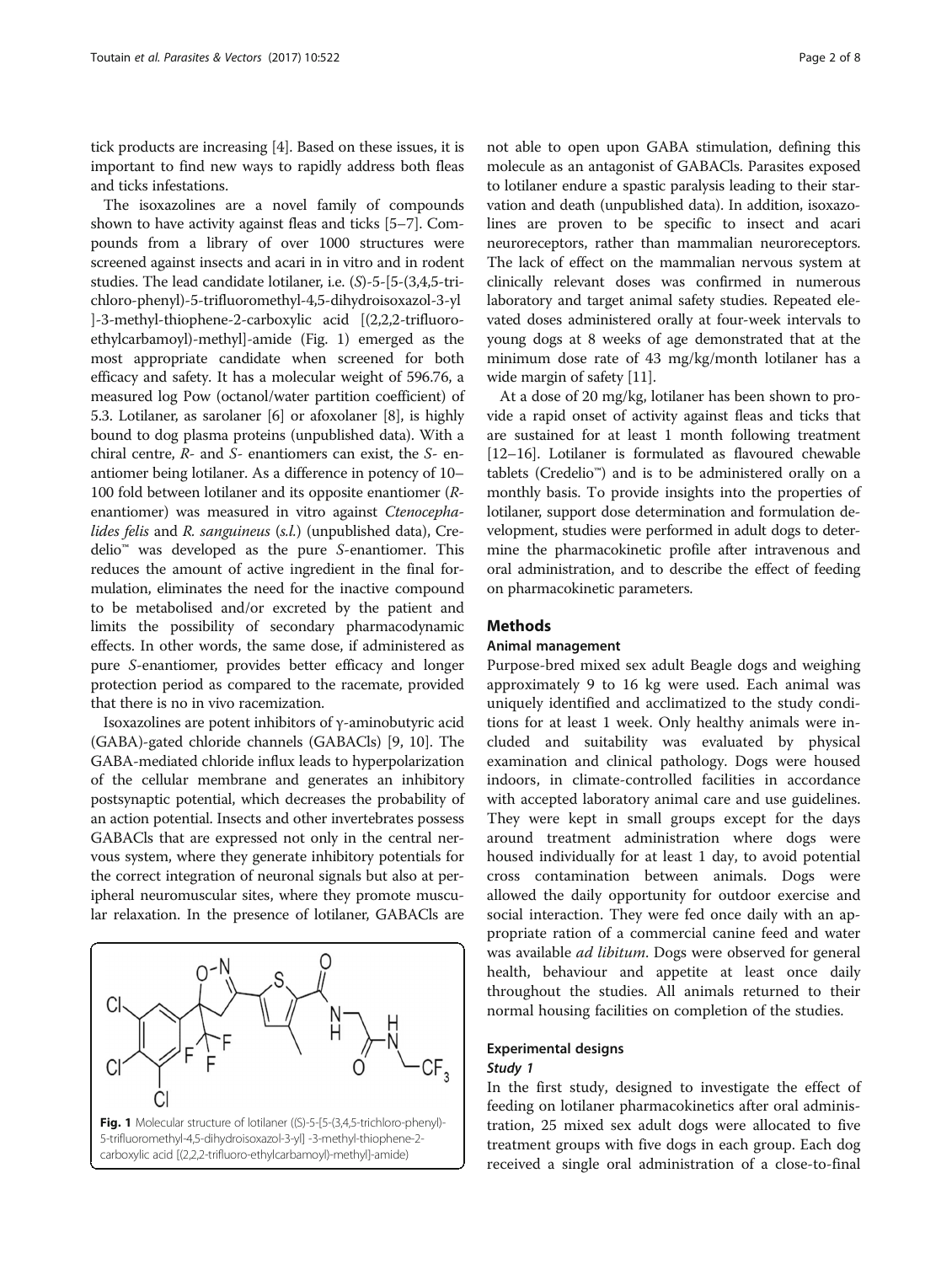tablet formulation, at the target dose of 15 mg/kg lotilaner (the initially intended therapeutic dose). Dogs were fasted overnight and five different feeding regimes were tested as follows: dogs received their full daily food allowance (i) 30 min prior to; (ii) at the same time; (iii) 30 min after; (iv) 5 h after treatment administration; or (v) only one-third of their full daily food allowance at the same time of treatment administration. Blood specimens were collected from the jugular vein in K3-EDTA tubes at pre-dose and at 30 min, at 1, 2, 4, 8, 24, 48 and 72 h and at 7, 14 and 21 days post-treatment.

#### Study 2

In the second study, intended to determine the pharmacokinetic profile of lotilaner after intravenous and oral administration, 26 mixed sex adult dogs were allocated to three treatment groups as follows: one intravenous group of eight dogs, one oral group of 12 dogs treated 30  $(\pm 5)$  min after feeding, and one oral fasted group of six dogs. Each dog from the oral groups received a single administration of the final tablet formulation (containing 35%  $w/w$  lotilaner), at the target minimum dose of 20 mg/kg lotilaner, which was the final therapeutic dose. Each dog from the intravenous group received a single administration of lotilaner in a solution consisting of 23%  $w/v$  physiological saline and tetraglycol ad 100%  $w/v$  $\nu$ , at the target dose of 3 mg/kg lotilaner, which was a dose known to be well tolerated intravenously. Blood specimens were collected from the jugular vein in K3- EDTA tubes at pre-dose and at 5 min (intravenous only), 30 min, at 1, 2, 4, 8, 24, 48 and 72 h and 7, 14, 21, 28 and 35 days post-treatment.

For both studies, whole blood specimens were stored frozen (for a maximum of 5 months) at approximately −20 °C until analysis with a validated LC-MS/MS method. During validation, stability at storage conditions was demonstrated for at least 9 months.

#### Analysis of lotilaner in blood

Lotilaner was quantitatively analysed in blood using an analytical method involving liquid chromatography with tandem mass spectrometry detection (LC-MS/MS). Whole dog blood samples (80 μl) were extracted by precipitation with acetonitrile and further diluted with acetonitrile. A proprietary closely related chemical analogue was used as the internal standard. Ten microliters of each diluted supernatant were chromatographed by HPLC on a reversed-phase column [Thermo Betasil C18, 5  $\mu$ m (50  $\times$  4.6 mm)] with an isocratic mobile phase consisting of 0.1% formic acid and acetonitrile  $(15:85 \nu \cdot \nu)$  using a flow rate of 0.8 ml/min and quantitatively analyzed on an AB Sciex API 5000 or API 5500 triple quadrupole mass spectrometer system using the negative Turbo IonSpray ionization mode and multiple reaction monitoring (MRM) of the transition m/z 596 to 181 for lotilaner.

The method was validated over a linear range of 6.8 to 6800 ng/ml, with a lower limit of quantification (LLOQ) of 6.8 ng/ml, according to FDA and EMA guidelines [[17](#page-7-0), [18](#page-7-0)]. Mean inter-day precision was 14.9% at LLOQ and ranged between 3.4 and 7.8% at the other levels and the mean inter-day accuracy ranged between 100.3 and 103.6%. In addition, specificity, dilution integrity, recovery and matrix effect, carryover, and stability in matrix and solutions were established. Long-term stability in frozen blood at −20 °C was demonstrated over 9 months.

#### Enantiomeric stability

The in vivo enantiomeric stability of lotilaner was investigated in an analytical study. Blood specimens from 16 adult dogs which had received a single oral administration of the pure enantiomer drug at 15 mg/kg (tablet or chewy formulation, during an efficacy study) were analysed at four time points (4 h and 28, 56 and 84 days post-dosing) using an enantioselective analytical method. This method involved precipitation of 200 μl whole blood with acetonitrile and subsequent solid phase extraction (SPE) on C18 cartridges, evaporation to dryness and reconstitution in heptane/ethanol 4:6,  $v/v$ . Enantiospecific analysis was carried out by chiral normal phase HPLC using a Daicel Chiralpak IA-3 column (150  $\times$  4.6 mm) and a mobile phase consisting primarily of heptane and isopropanol. Mass spectrometric detection was performed on an AB Sciex API 4000 Qtrap triple quadrupole instrument using the negative Turbo IonSpray ionisation mode and multiple reaction monitoring (MRM).

#### Pharmacokinetic and statistical analysis

Pharmacokinetic parameters were calculated for individual animals using non-compartmental analysis. The validated statistical software SAS®, Version 9.2.2 was used for all calculations. The peak blood concentration  $(C_{\text{max}})$ and time to peak concentration  $(T_{max})$  were observed values, for the oral groups. The terminal half-life  $(T_{1/2z})$ was calculated by log-linear regression over a suitable time interval. The area under the concentration curve (AUC) between 0 and the last time point where the blood concentration was above the limit of quantitation  $(AUC<sub>last</sub>)$ , was calculated by the linear trapezoidal rule and values below the limit of quantitation at the beginning of the profile were treated as zero. The area under the concentration curve from zero to infinity  $(AUC_{\text{inf}})$ was the sum of  $AUC<sub>last</sub>$  and the extrapolation after the last observed timepoint; the second term was calculated by log-linear extrapolation from the last observed time point to infinity, using the half-life. The mean residence time (MRT) was calculated as the ratio of AUMC/AUC; where AUMC is the area under the first moment curve.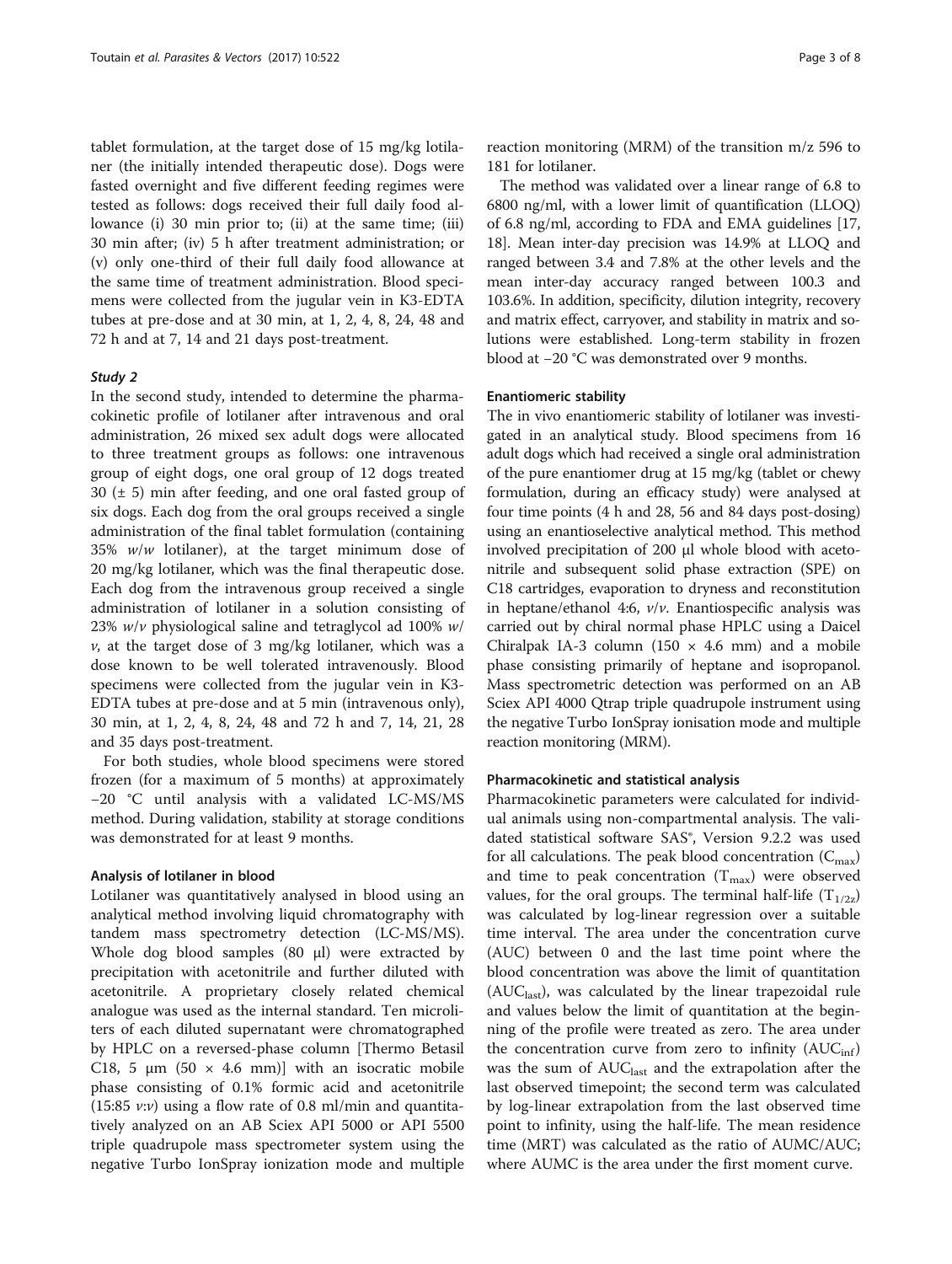The clearance per kilogram of body weight (CL), defined as dose per kilogram of body weight/AUC, the volume of distribution at steady-state per kilogram of body weight  $(V_{ss})$ , which is CL  $\times$  MRT and the apparent volume of distribution per kilogram of body weight  $(V_z)$ , which is CL  $\times$  T<sub>1/2z</sub>/ln(2), were determined for the intravenous group only.

Bioavailability (F%) in the oral groups was determined as (geometric mean of dose-normalized  $AUC<sub>last</sub>$  in the oral group) / (geometric mean of dose-normalized  $AUC<sub>last</sub>$  in the intravenous group). In this study,  $AUC<sub>last</sub>$ was also equal to AUC from 0 to 35 days ( $AUC_{0-35d}$ ).  $AUC<sub>inf</sub>$  was found to be an unsuitable parameter for the evaluation of bioavailability because it was not accurate due to the high percentage extrapolated beyond the last measured data point.

A one-way analysis of variance (ANOVA) was performed on log-transformed dose-normalized  $C_{\text{max}}$  and AUC parameters, with treatment as fixed effect. The mean and the 90% confidence interval (CI) for the difference between two treatment groups was calculated on the log scale and then back-transformed to the original scale, leading to the ratio between the two groups of  $C_{\text{max}}$  or AUC. The difference (on the log scale) between two treatment groups can be tested versus zero in a ttest (degrees of freedom given in subscripted parentheses after the symbol t in the tables; e.g.  $t_{(21)}$  meaning a t-value with 21 degrees of freedom).

#### **Translations**

Spanish translation of the article is available in Additional file [1](#page-6-0). French translation of the Abstract is available in Additional file [2](#page-6-0).

#### Results and discussion

#### Enantiomeric stability in vivo

In 13 out of 16 adult dogs, no in vivo racemization was observed. In three dogs out of 16 animals, it was detectable only on day 84 but was negligible (less than 3%) and is believed to be of no clinical relevance for safety or efficacy. The absence of in vivo racemization in dogs after administration of pure enantiomer of lotilaner was clearly demonstrated. The absence of in vivo racemization is a prerequisite for a pure enantiomeric drug to make sense and for the investigation of the pharmacokinetics and safety of the opposite enantiomer to be omitted.

#### Effect of feeding in dogs

Since food may influence the pharmacokinetics and as feeding may facilitate treatment administration by the dog owner, the effect of feeding (time and amount) was evaluated in detail. Drug concentrations versus time profiles under the five tested feeding regimes are shown in Fig. 2. A pronounced feeding effect was found for lotilaner, however the exact time of feeding with respect to dosing (fed 30 min prior, fed at dosing, fed 30 min postdosing) did not have a significant impact on bioavailability (see Table [1](#page-4-0) for detailed test statistic and exact Pvalues). In addition, the reduction of the food ration to one-third of the daily ration also did not impact the bioavailability (Table [1\)](#page-4-0). These findings offer a high degree of treatment flexibility to the dog owner, i.e. one-third of the daily ration is enough to provide adequate bioavailability and dosing can be performed at or around  $(±$ 30 min) the time of feeding. Hence, high bioavailability was found to be robust irrespective of changes in food

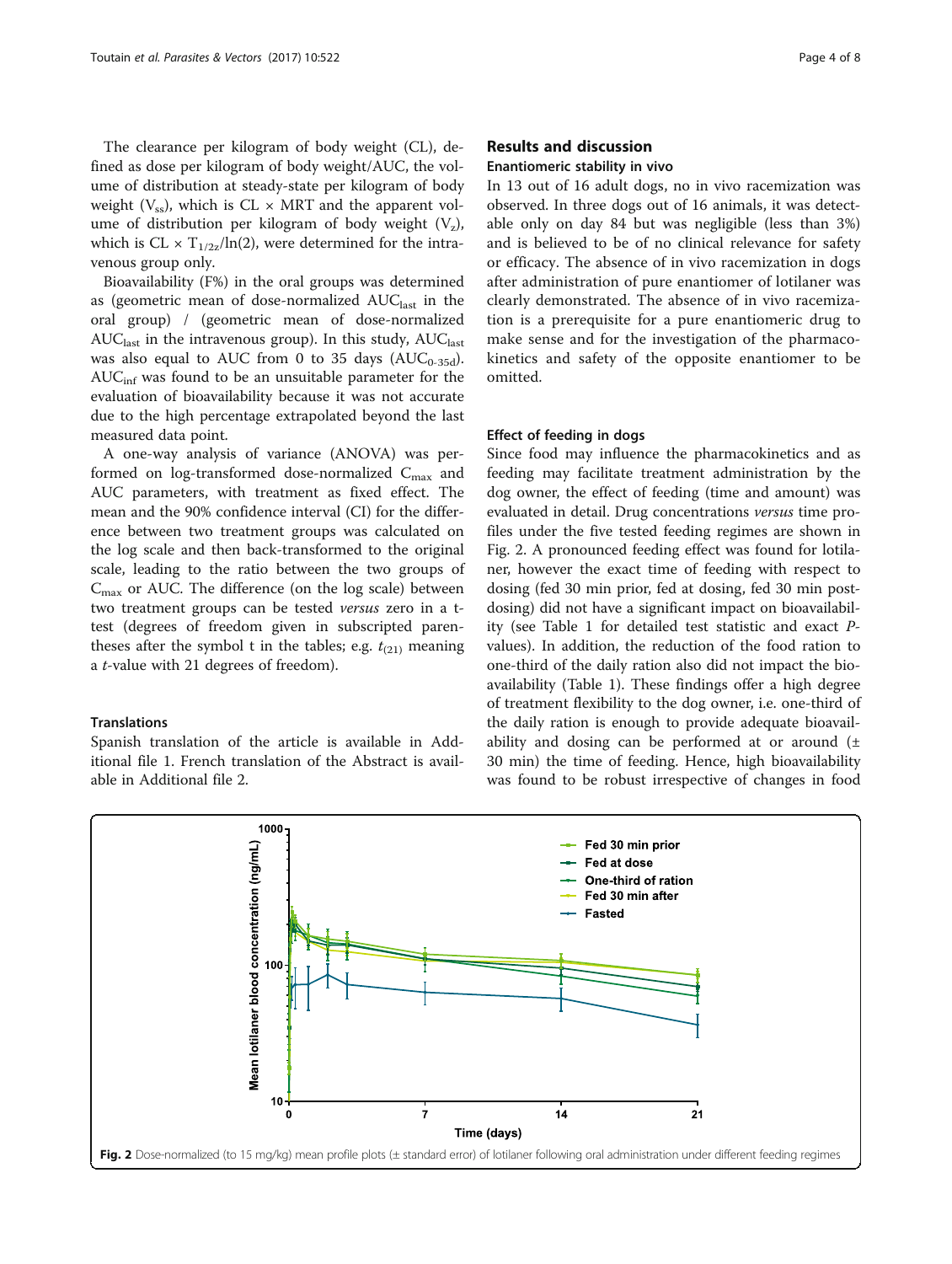| Treatment groups  |                   | Ratio <sup>a</sup> (first/second) | 90% CI          | $t$ -value         | $P$ -value $b$ |
|-------------------|-------------------|-----------------------------------|-----------------|--------------------|----------------|
| First             | Second            |                                   |                 |                    |                |
| Fed 30 min prior  | Fed at dose       | 1.137                             | $0.820 - 1.576$ | $t_{(20)} = 0.68$  | 0.5052         |
| Fed 30 min prior  | Fed 1/3 of ration | 1.252                             | $0.904 - 1.735$ | $t_{(20)} = 1.19$  | 0.2484         |
| Fed 30 min prior  | Fed 30 min after  | 1.029                             | $0.743 - 1.426$ | $t_{(20)} = 0.15$  | 0.8799         |
| Fed 30 min prior  | Fasted            | 2.250                             | 1.624-3.118     | $t_{(20)} = 4.29$  | 0.0004         |
| Fed at dose       | Fed 1/3 of ration | 1.101                             | $0.795 - 1.526$ | $t_{(20)} = 0.51$  | 0.6154         |
| Fed at dose       | Fed 30 min after  | 0.905                             | $0.653 - 1.255$ | $t_{(20)} = -0.53$ | 0.6050         |
| Fed at dose       | Fasted            | 1.979                             | 1.428-2.742     | $t_{(20)} = 3.61$  | 0.0018         |
| Fed 1/3 of ration | Fed 30 min after  | 0.822                             | $0.593 - 1.139$ | $t_{(20)} = -1.04$ | 0.3126         |
| Fed 1/3 of ration | Fasted            | 1.797                             | 1.297-2.490     | $t_{(20)} = 3.10$  | 0.0057         |
| Fed 30 min after  | Fasted            | 2.186                             | 1.577-3.029     | $t_{(20)} = 4.13$  | 0.0005         |

<span id="page-4-0"></span>Table 1 Effect of different feeding regimens on bioavailability: statistical comparisons (Study 1)

<sup>a</sup>Ratio of bioavailabilities i.e. ratio of AUC<sub>last</sub><br><sup>b</sup>R values in hold denote significance

 ${}^{b}P$ -values in bold denote significance

amount and exact timing; moreover, it was achievable with both dry and wet food (unpublished data). However, fasted conditions (fed 5 h post-dose) yielded significantly lower bioavailability (Table 1), similarly to what was observed for fluralaner [[19\]](#page-7-0). High bioavailability together with low between-animal variability is crucial in order to ensure reliable and robust efficacy, as lotilaner is a systemically acting ectoparasiticide and consequently blood concentrations are expected to be directly correlated with efficacy. Any individual case of low bioavailability would be expected to translate into the lower duration of efficacy.

#### Pharmacokinetic profile of lotilaner in dogs

The pharmacokinetic parameters of lotilaner are summarised in Table 2 and drug concentrations versus time profiles after intravenous and oral administration under fed or fasted conditions are shown in Fig. [3.](#page-5-0) The actual dose in the intravenous group ranged from 3.08 to 3.24 mg/kg, in the oral-fed group from 20.09 to 24.67 mg/kg, and in the oral-fasted group from 20.16 to 24.62 mg/kg. All pharmacokinetic parameters presented below are based on geometric means (considered as most appropriate, assuming that these parameters follow a log-normal distribution), except for  $T_{\text{max}}$  which can

Table 2 Mean ± standard deviation pharmacokinetic parameters of lotilaner in adult beagle dogs after either single administration at a target dose of 20 mg/kg orally to fasted dogs, orally to fed dogs, or at a target dose of 3.0 mg/kg intravenously

| Parameter                                                      | Intravenous, 3 mg/kg ( $n = 8$ ) | Oral, fed 20 mg/kg ( $n = 12$ ) | Oral, fasted 20 mg/kg ( $n = 6$ ) |
|----------------------------------------------------------------|----------------------------------|---------------------------------|-----------------------------------|
| Actual doses (mg/kg)                                           | $3.08 - 3.24$                    | 20.09-24.67                     | 20.16-24.62                       |
| $T_{\text{max}}$ (hours)                                       | na                               | 2 (range: 1-24)                 | 4 (range: 2-24)                   |
| $C_{\text{max}}$ (ng/ml)                                       | na                               | $4011 \pm 990$                  | $1454 \pm 849$                    |
| AUC <sub>last</sub> (day*ng/ml)                                | $10,976 \pm 1381$                | $62,840 \pm 17,346$             | $18,592 \pm 16,632$               |
| $AUC_{\text{inf}}$ (day*ng/ml)                                 | 17,844 ± 1937                    | $118,600 \pm 42,287$            | $40,886 \pm 31,915$               |
| $C_{\text{max}}$ (dose normalized <sup>a</sup> ) (ng/ml)       | na                               | $179.2 \pm 43.5$                | $65.4 \pm 35.7$                   |
| $AUClast$ (dose normalized <sup>a</sup> ) (day*ng/ml)          | $3436 \pm 430$                   | $2806 \pm 801$                  | $837 \pm 731$                     |
| $AUC_{\text{inf}}$ (dose normalized <sup>a</sup> ) (day*ng/ml) | $5586 \pm 666$                   | $5297 \pm 1921$                 | $1840 \pm 1406$                   |
| $T_{1/2z}$ (day)                                               | $24.6 \pm 5.9$                   | $30.7 \pm 10.0$                 | $38.8 \pm 11.2$                   |
| MRT (day)                                                      | $36.0 \pm 8.5$                   | $45.3 \pm 13.9$                 | $56.9 \pm 14.8$                   |
| CL (l/kg/day)                                                  | $0.18 \pm 0.02$                  | na                              | na                                |
| $V_{7}$ (I/kg)                                                 | $6.35 \pm 1.27$                  | na                              | na                                |
| $V_{ss}$ ( $I/kg$ )                                            | $6.45 \pm 1.26$                  | na                              | na                                |
| Bioavailability (F%)                                           | na                               | 81.7                            | 24.3                              |

<sup>a</sup>Dose-normalized to 1 mg/kg

All values (Mean and standard deviation) are based on geometric summary statistics (corresponding to summary statistics of log transformed values and then back-transformed), except for  $T_{\text{max}}$  which is based on the median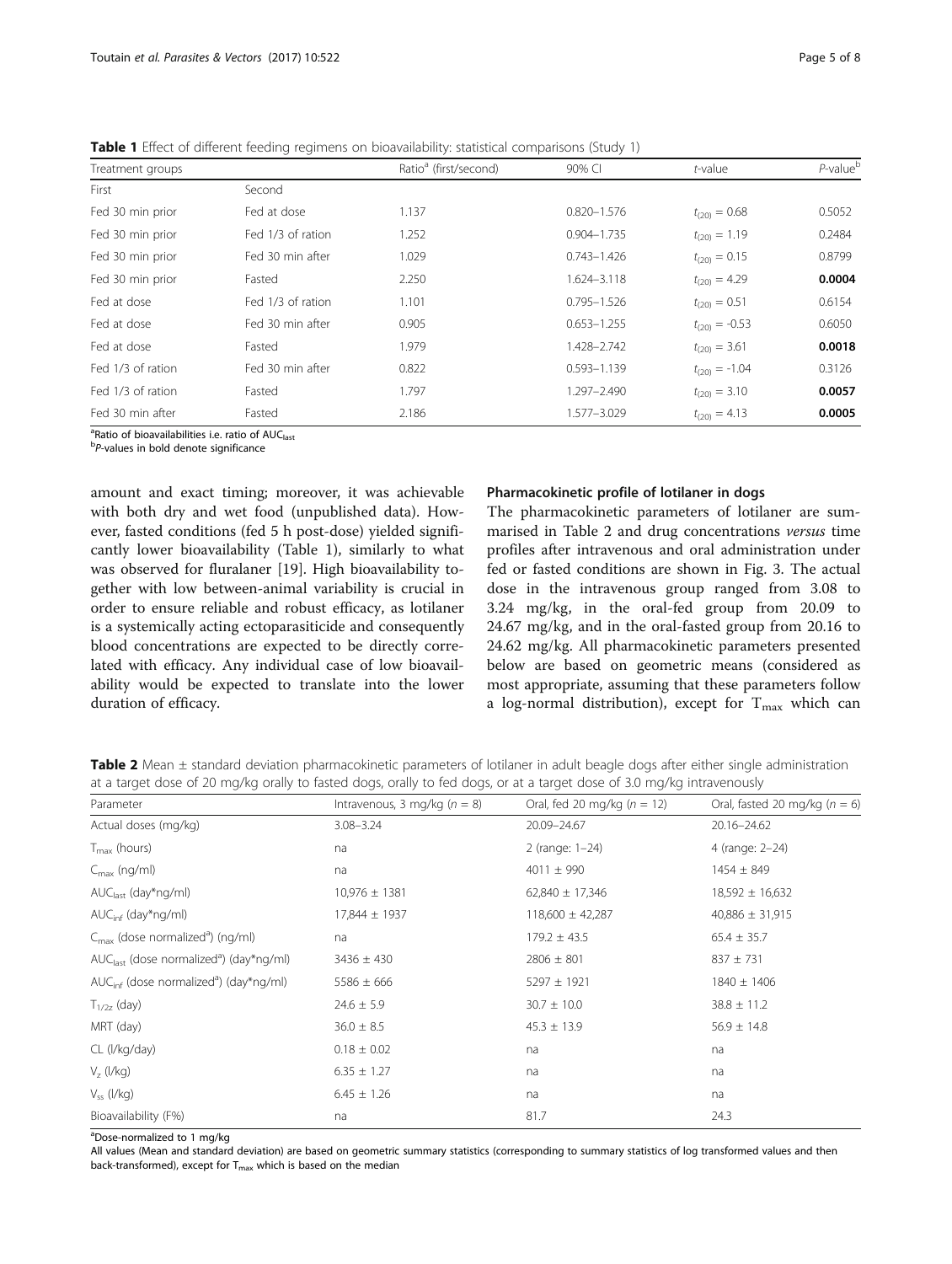<span id="page-5-0"></span>

only take discrete values and is therefore based on the median.

After intravenous administration at 3 mg/kg, a visual inspection of the profiles showed that lotilaner blood concentrations decreased bi-exponentially with a rapid distribution phase and a long elimination phase. The terminal half-life of lotilaner was 24.6 days and MRT was 36.02 days. Total blood clearance was 0.18 l/kg/day and the volumes of distribution  $V<sub>z</sub>$  and  $V<sub>ss</sub>$  were 6.35 and 6.45 l/kg, respectively. Mean dose-normalized  $AUC<sub>last</sub>$ was 3436 day\*ng/ml.

After oral administration at 20 mg/kg, a visual inspection of the profiles showed that lotilaner blood concentrations decreased bi-exponentially after  $T_{\text{max}}$ , with a rapid distribution phase within the first day of administration and a long elimination phase. After oral administration in fed conditions, detectable blood levels were identified in most treated dogs within 30 min and concentrations peaked quickly (mean dose-normalized  $C_{\text{max}}$  of 179 ng/ ml) with a  $T_{\text{max}}$  at 2 h, indicating rapid dissolution and absorption of the chewable tablet. The terminal half-life was 30.7 days and MRT was 45.3 days. Mean dose-normalized AUC<sub>last</sub> (= AUC<sub>0-35d</sub>) was 2806 day\*ng/ml. After oral administration in fasted conditions, lower blood concentrations of lotilaner were observed with a mean dosenormalized  $C_{\text{max}}$  of 65 ng/ml.  $T_{\text{max}}$  was observed later, at 4 h. The terminal half-life was 38.7 days and MRT was 56.9 days. Mean dose-normalized  $AUC_{last}$  (=  $AUC_{0-35d}$ ) was 837 day\*ng/ml. The mean terminal half-life after oral administration was in the same range as the one determined after intravenous administration, indicating that the terminal phase represented the true elimination phase.

For comparisons from the oral-fed and oral-fasted groups, differences in mean values for  $C_{\text{max}}$ , AUC<sub>last</sub>,  $AUC<sub>inf</sub>$  were significant and the difference in bioavailability (Table [2\)](#page-4-0) between the oral-fed (81.7%) and oralfasted groups (24.3%) was also significant (see Table [3](#page-6-0) for detailed test statistic and exact P-values). The differences in half-life and mean residence time between fed and fasted states were not significant (Table [3\)](#page-6-0). Moreover, the variability of the lotilaner pharmacokinetic parameters was moderate in the intravenous and oral-fed groups and much higher in the oral-fasted group. This high variability in the oral-fasted group was explained by the low bioavailability since this is known as a major source of variability [[20](#page-7-0)].

In order to interpret the clearance, the overall body extraction ratio (which can be regarded as the percentage of drug being cleared by the entire body during a single passage through the clearing organs) was computed by the body clearance (0.18 l/kg/day) divided by the cardiac output (approximately 167 l/kg/day for a 10 kg dog) [\[21](#page-7-0)]. Hence, the total blood clearance corresponded to an overall extraction ratio of 0.1% and is therefore considered as very low. In addition, lotilaner had high volumes of distribution  $(> 6 \frac{1}{kg})$ , as expected for a lipophilic drug that would distribute in the fatty tissue. The low clearance combined with the large volume of distribution explains the long half-life of lotilaner in the dog [\[22, 23](#page-7-0)]. As compared to the other isoxazolines developed for dogs (afoxolaner, fluralaner and sarolaner), lotilaner in the present study had the longest half-life (approximately 4 weeks versus 2 weeks for the other compounds). This difference was mainly explained by the largest volume of distribution (approximately 6 l/kg for lotilaner *versus* 3 l/kg for the other compounds), whereas the clearance was in the same range (from 0.12 to 0.18 l/kg/day) [\[6](#page-7-0), [8, 24\]](#page-7-0). This long terminal half-life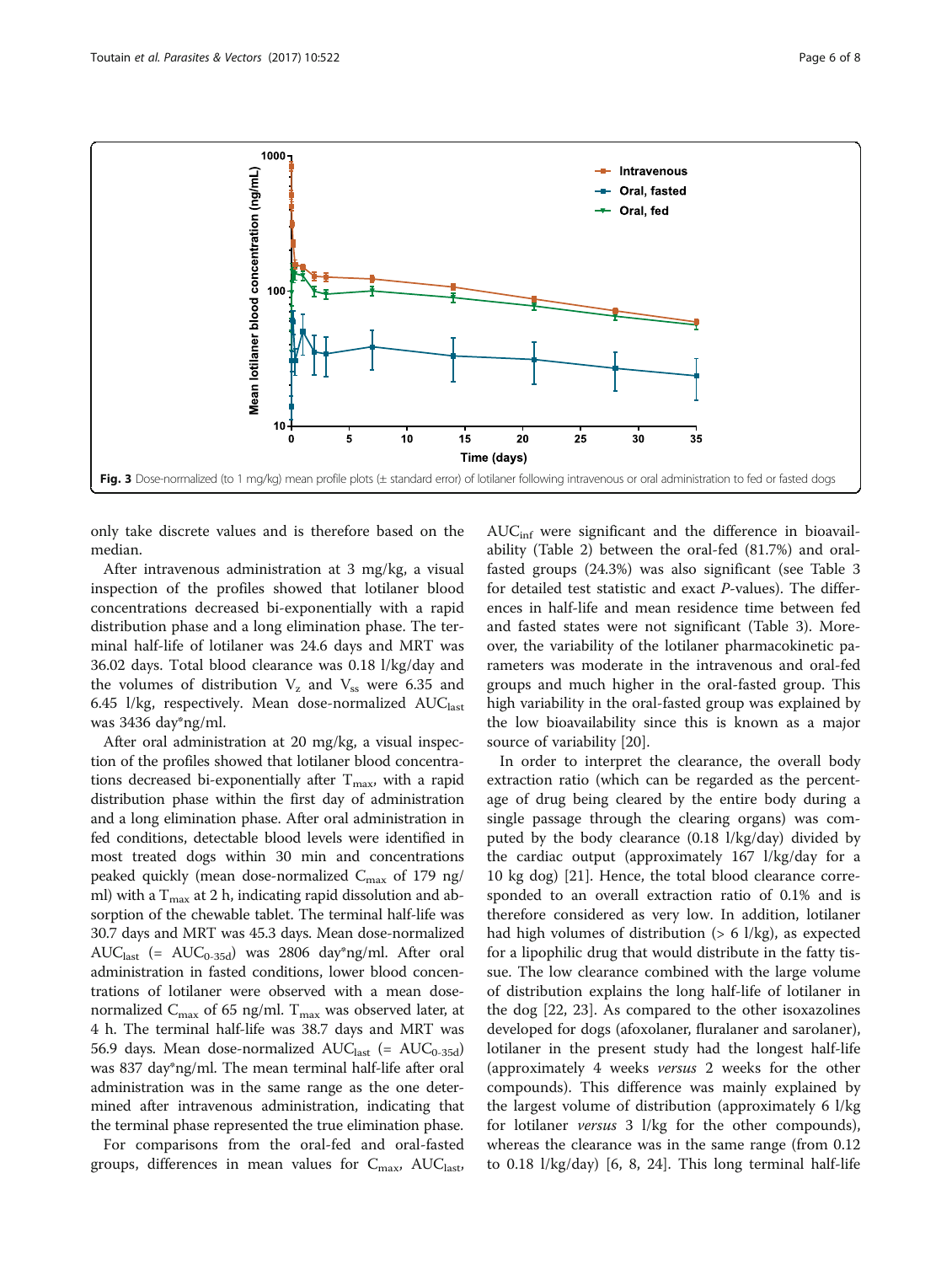| Parameter                             | Ratio (fasted to fed) | $90\%$ CI       | t-value            | $P$ -value <sup>a</sup> |
|---------------------------------------|-----------------------|-----------------|--------------------|-------------------------|
| $T_{1/2z}$                            | .263                  | $0.983 - 1.624$ | $t_{(23)} = -1.59$ | 0.1244                  |
| <b>MRT</b>                            | 1.256                 | $0.991 - 1.591$ | $t_{(23)} = -1.65$ | 0.1128                  |
| $C_{\text{max}}$ (dose normalized)    | 0.365                 | $0.265 - 0.502$ | $t_{(16)} = 5.51$  | < 0.0001                |
| AUC <sub>last</sub> (dose normalized) | 0.298                 | $0.201 - 0.441$ | $t_{(23)} = 5.29$  | < 0.0001                |
| AUC <sub>inf</sub> (dose normalized)  | 0.347                 | 0.238-0.507     | $t_{(23)} = 4.80$  | < 0.0001                |
| Bioavailability                       | 0.298                 | $0.201 - 0.441$ | $t_{(23)} = 5.29$  | < 0.0001                |

<span id="page-6-0"></span>Table 3 Comparisons between fed and fasted groups following oral administration of lotilaner at 20 mg/kg (Study 2)

<sup>a</sup>P-values in bold denote significance

and mean residence time explains the persistent systemic availability of lotilaner and provides effective blood concentrations for the entire duration of the interdosing interval of 1 month. Variability in half-life between individuals or between studies and populations was observed in the numerous studies performed during the development program, however, care was taken during dose characterization to select a robust dose high enough to provide 1 month duration of efficacy even in individuals with a shorter half-life and at the lowest possible therapeutic dose within the dose band.

The feeding effect on pharmacokinetics was multiple, not only did administration in fasted dogs lead to much lower bioavailability, but also to a delayed  $T_{\text{max}}$  and to an increase between-animal variability. Consequently, administration of lotilaner to fasted dogs is not recommended. Achievement of the maximum blood concentration within 2 h following lotilaner administration to dogs in the fed state aligns with the demonstrated rapid onset of adulticidal (flea and tick) activity [[12](#page-7-0)–[16](#page-7-0)]. Similarly, the demonstrated long half-life of lotilaner (30.7 days in the oral-fed group) and the sustained concentration levels above the estimated flea- and ticklethal breakpoints through at least 1 month align with the prolonged effectiveness observed in multiple studies in which challenge with these parasites was extended through 35 days after lotilaner treatment.

#### Conclusions

The pharmacokinetic properties of lotilaner (Credelio™) were investigated in a number of studies. Following a single intravenous administration, lotilaner had a very low clearance (0.18 l/kg/day) and high volumes of distribution (> 6 l/kg), resulting in a long terminal half-life (24.6 days). Following a single oral administration to fed dogs, lotilaner blood concentrations peaked within 2 hours, had a long half-life of 30.7 days, and had significantly greater bioavailability than when administered to fasted dogs. Food (at least 1/3 of the daily ration) enhanced the bioavailability to > 80% and therefore it is recommended to administer chewable flavoured tablets at or around the time of feeding. Hence, lotilaner administered to fed dogs at a minimum dose of 20 mg/kg should, therefore, provide a rapid onset of flea and tick killing activity, with consistent and sustained effectiveness for at least 1 month after treatment.

## Additional files

[Additional file 1:](dx.doi.org/10.1186/s13071-017-2475-z) Spanish translation of the article. (PDF 148 kb) [Additional file 2:](dx.doi.org/10.1186/s13071-017-2475-z) French translation of the Abstract. (PDF 17 kb)

#### Abbreviations

ANOVA: Analysis of variance: AUC<sub>inf:</sub> Area under the blood concentrationtime curve from zero to infinity; AUC<sub>last</sub>: Area under the blood concentration-time curve from zero to the last time point for which blood concentration is above the limit of quantitation; CI: Confidence interval; CL: Total body clearance of drug from the blood;  $C_{\text{max}}$ : Maximum (peak) blood drug concentration; EMA: European Medicine Agency; FDA: Food and Drug Administration; GABACls: γ-aminobutyric acid (GABA)-gated chloride channels; LC-MS/MS: Liquid chromatography tandem mass spectrometry; LLOQ: Lower limit of quantification; na: Not applicable;  $T_{1/2z}$ : Elimination halflife associated with the terminal slope of a semi-logarithmic concentration time curve; T<sub>max</sub>: Time to reach maximum (peak) blood concentration following drug administration;  $V_{ss}$ : Volume of distribution at steady-state; V<sub>z</sub>: Volume of distribution during the terminal phase

#### Acknowledgements

The authors would like to thank all personnel involved in the studies.

#### Funding

All studies were funded by Elanco.

#### Availability of data and materials

Not applicable

#### Authors' contributions

CET drafted the manuscript and all authors revised and approved the final version. MJ authored the study designs, WS performed the pharmacokinetic analysis and all authors participated in the result interpretation and study completion. All authors read and approved the final manuscript.

#### Ethics approval and consent to participate

For the two studies, animal procedures were conducted in compliance with respective animal welfare national legislation and approved by relevant ethical committees. The first study (Study 1) was conducted in Australia, approved by the test site's Animal Ethics Committee and conducted under an Australian Pesticides and Veterinary Medicines Authority (APVMA) trial permit. The second study (Study 2) was conducted in Switzerland, approved by the company's Animal Welfare Officer and conducted under an animal experimentation permit from the Swiss cantonal authorities.

#### Consent for publication

Not applicable

#### Competing interests

CET, WS and MJ are employees of Elanco.